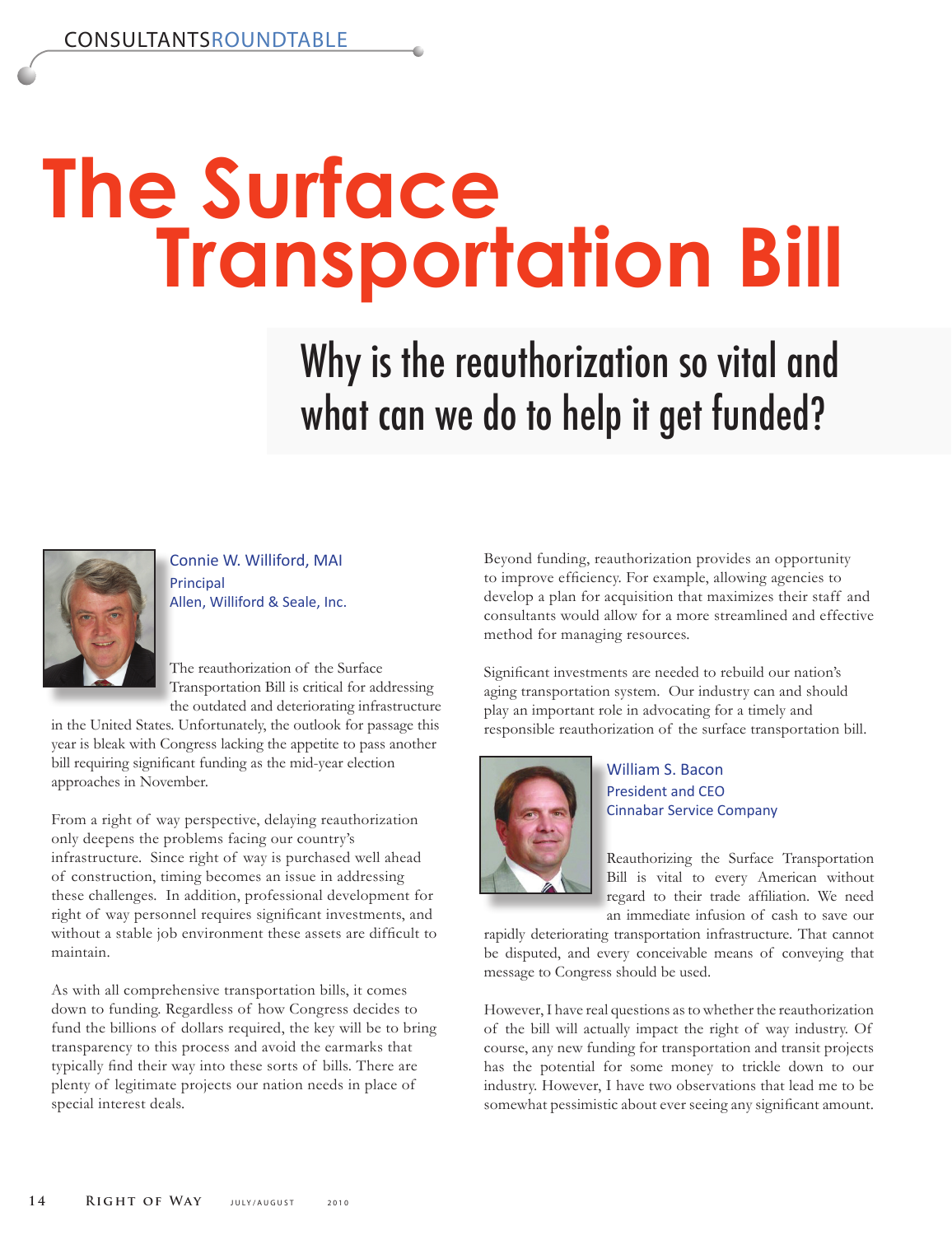First, so much of the to-be-appropriated money is, of necessity, going into maintenance and repair of existing infrastructure. Yes, there will be some new right of way needed for this work, but in the context of the massive amount of new transportation and transit construction needed to meet capacity demands that will not be funded, what actually does trickle down to right of way acquisition will likely not be much.

Second, one can scan the entire proposed reauthorization bill and will not find the term "right of way." This is essentially true with past authorizations of transportation and transit programs, including subsequent appropriations bills. A scan of the touted 136-page National Transportation Policy Report titled, "Performance Driven: A New Vision for U.S. Transportation Policy" from 2009 also reveals no mention of right of way acquisition.

Focusing on the second point in particular, as it relates to public dollars for transportation and transit, the right of way industry is clearly an afterthought. We are like the asterisk that the Commissioner of Baseball added to Roger Maris' 61 homers - worth noting, but not really important in the grand scheme of things.

One would believe that at a time when money is scarce and generally insufficient to undertake even minimal construction projects, a good portion of whatever money is available would be well spent to buy right of way. Having right of way already in hand ought to bolster arguments for applying a fair share of future appropriated funds to new and badly needed state highway construction projects.

Yet even the idea of devoting money exclusively for right of way does not have legs in Congressional circles. The increasingly-popular Congressional practice of specifically naming the projects that are to be funded in the actual appropriation bills takes virtually all discretion away from State Departments of Transportation.

Ignoring the benefits of advanced acquisition of right of way is a time-worn practice. Our county would certainly benefit if Capitol Hill could recognize the importance of allocating money specifically for right of way in these authorization measures and appropriations bills.



## Jack Curatelli, SR/WA President, Florida Acquisition & Appraisal, Inc. Director, Revolution Pipeline Resources, LLC

Please be assured, I am a "glass is half full" person and have been all my life. I continue to be optimistic, but also believe that we must all face the harsh realities of the times

in which we live and use them as motivators.

It is well documented that the U.S. Transportation Trust Fund is in crisis and nearly bankrupt. The Trust Fund has survived only because Congress has provided five short-term funding extensions of the authorization of the Surface Transportation Authorization Act of 2009, since SAFETEA-LU, the prior law, expired in September 2009. This last extension, which was approved in March 2010 and expires at the end of this year, was mired in an unprecedented shutdown of the U.S. Department of Transportation for two days. Never in the history of the Trust Fund's fifty or so years of existence has something so dramatic and ominous occurred.

The bill's inability to pass through Congress is directly related to the present Administration's reluctance to consider alternatives to the gas tax and fund this \$500 billion, six-year economic lifeline, which many claim is little more than enough to maintain our existing infrastructure. The Trust Fund has been historically underinvested and currently does not have adequate revenue streams to meet existing commitments made by the Federal Government.

According to the Committee on Transportation and Infrastructure, U.S. House of Representatives, "If this is not corrected, there will be massive cuts in transportation investments beginning later this year, which will cause crippling job losses, a deepening of the economic recession, and further deterioration of the nation's surface transportation system." We have already seen states like Missouri, Utah, Nevada, Florida, Texas, North Carolina, Oklahoma and Pennsylvania, among others, either cancel or delay projects due to the uncertainty of federal funding.

The bill itself has numerous well-intended objectives and initiatives and has the potential to be landmark legislation if